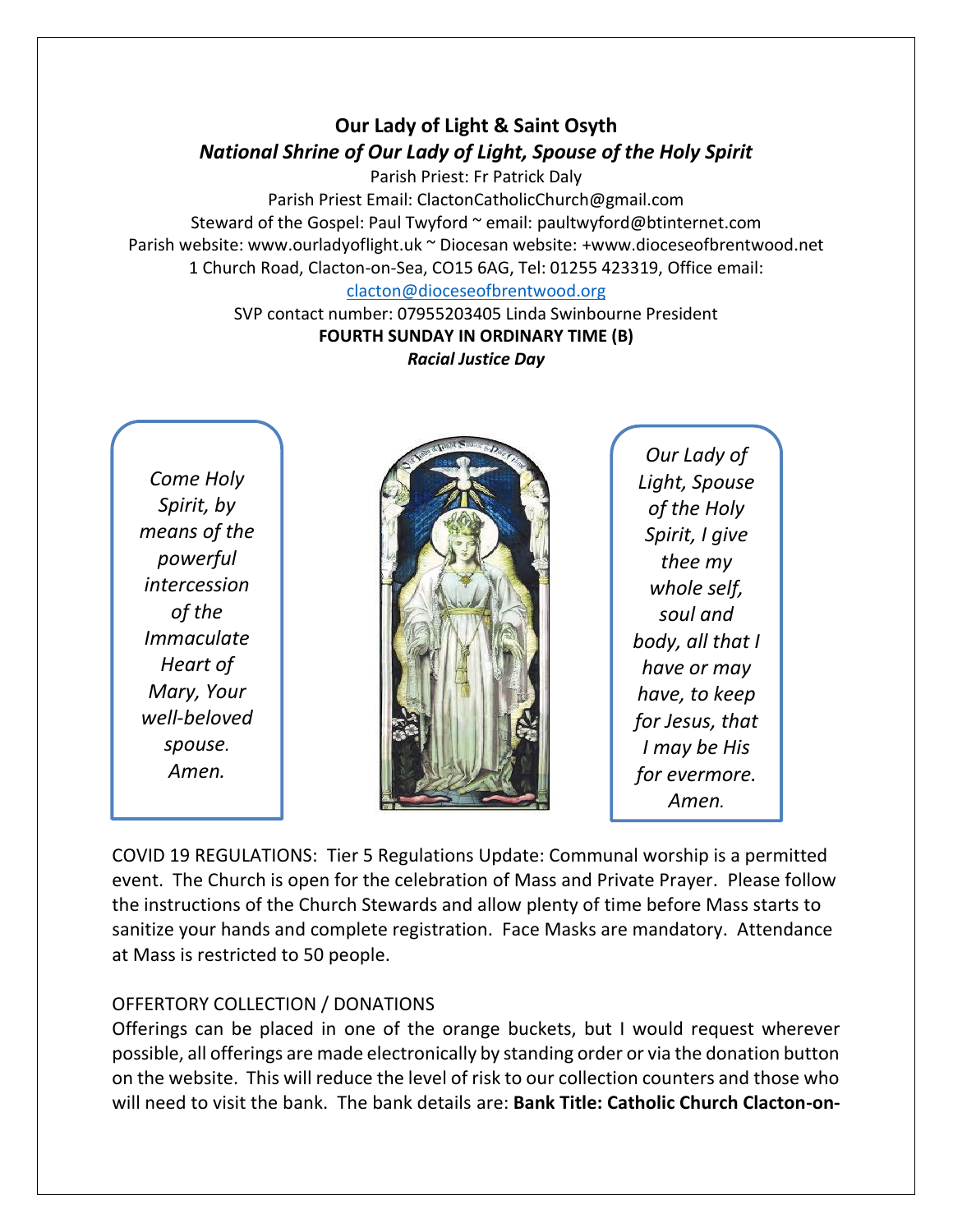**Sea, Sort Code 401322, Account Number: 41020463.** Members of the gift-aid scheme should quote their name and gift aid number in the Reference. Funds received last week:

Collection and donations: £240.36 of which £65.00 was gift aided. Electronic Offerings £331.00 of which £135.00 was gift aided.

Thank you for your generosity, for Gift Aiding your offerings, and for your support of the parish. Fr Patrick.

## MARK 1:21-28

In the Gospel from Mark, we are told that Jesus taught with authority. We are told that it is a teaching that is new. Jesus is not a prophet. Jesus does not give messages from God. Jesus was not a scribe who gave interpretations of Scripture. Jesus Christ is God. He did not speak to the people through intermediaries but spoke directly to them. Jesus spoke with the full authority of God Himself. The unclean spirit recognized who Jesus was when it asked: 'what do you want from us, Jesus of Nazareth'? The unclean spirit declared 'I know who you are: The Holy One of God'.

The people proclaimed that, 'Here is a teaching that is new'. Jesus Christ is the fulfilment of the Law and the Old Testament. John the Baptist was the final prophet to speak on behalf of God. Jesus proclaimed the arrival of the Kingdom of God. The New Covenant is the Good News of Jesus Christ. Jesus is God incarnated into humanity through the Holy Spirit, and the Virgin Mary. Jesus Christ was born and died for the forgiveness of our sins on Calvary. Jesus rose from the dead on the third day and ascended into heaven. Jesus has freed us from sin and death. All who believe in Jesus are promised eternal life. This is the new teaching – the New Covenant. Jesus Christ is the Word made flesh, the prince of peace, who reconciled all people to God by the Cross. Jesus Christ is the Word and image of the Father. God revealed Himself fully by sending His Own Son, in whom He has established His covenant forever. The Son is the Father's final revelation of His Word. There will be no further revelation of God's Word until the end of time. At Mass, we listen to the Word in the Holy Scriptures, and we receive the Word, in the Holy Eucharist, the Body and Blood of Our Lord Jesus Christ.

FUNERAL: The funeral of Kelly Josephine Chater will take place on Friday 5<sup>th</sup> February at Weeley Crematorium. Please pray for the repose of her soul and for her family who are grieving at this time.

THE RIGHT TO LIFE PRAYER: 'For all going through difficult pregnancies, we pray for an overwhelming sense of hope and joy to fill their lives, and for increased support to be given by their family, friends, and local communities. Lord hear us.'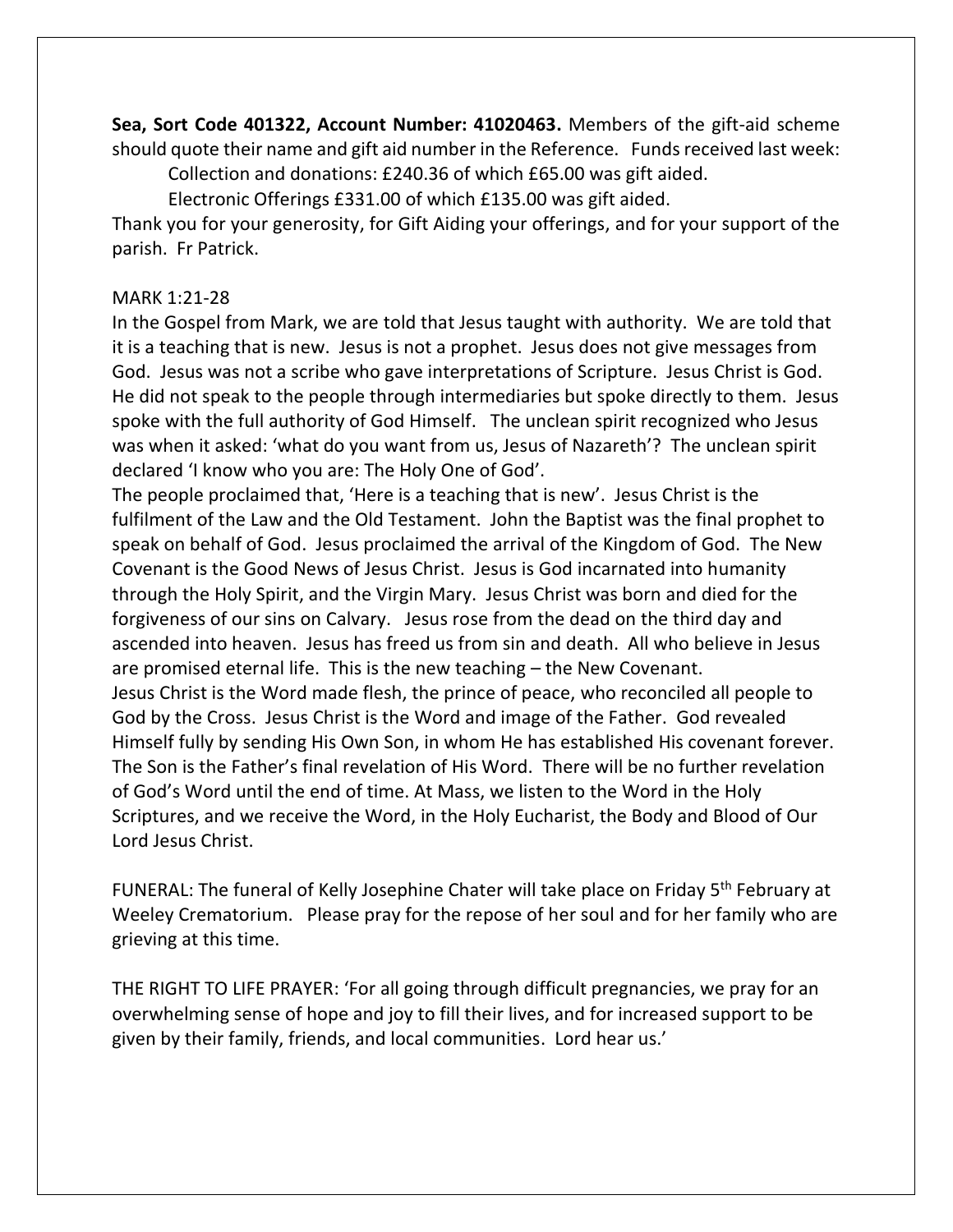A NEW ONLINE COMMUNITY: CATHOLIC YOUTH MINISTRY IN ENGLAND AND WALES – join here<http://www.facebook.com/groups/2873625336203735>

FRIDAY MORNING MASS: 5<sup>th</sup> February will be at the earlier time of 9.00 am due to a funeral at Weeley Crematorium.

| Saturday 30 <sup>th</sup> January                                                                    | 9.30 am.                        | MASS: Philip & Jan Price<br>Intentions<br>Parish                                                                                                                   |
|------------------------------------------------------------------------------------------------------|---------------------------------|--------------------------------------------------------------------------------------------------------------------------------------------------------------------|
| Saturday 30 <sup>th</sup> January                                                                    | 11.00 am to 12.00 am.           | <b>SACRAMENT OF</b><br><b>RECONCILIATION:</b><br>Confessions will be<br>heard in the Sacristy.<br>Please tell the Steward<br>that you wish to go to<br>confession. |
| Saturday 30 <sup>th</sup> January                                                                    | 11.00 am to 1.00 pm.            | Church is open for<br>private prayer with<br>Exposition of the<br><b>Blessed Sacrament.</b>                                                                        |
| Saturday 30 <sup>th</sup> January<br>Vigil Mass of the Third<br>Sunday in Ordinary Time (B)          | 6.00 pm.                        | MASS: Julia Clarke &<br><b>Family Intentions</b><br>Parish                                                                                                         |
| Sunday 31 <sup>st</sup> January<br>The Fourth Sunday in<br>Ordinary Time (B)<br>(Racial Justice Day) | 8.30 am.                        | <b>MASS: Declan</b><br>O'Donovan Intentions<br>Catherine O'Donovan                                                                                                 |
| Sunday 31 <sup>st</sup> January                                                                      | 10.30 am.<br><b>FAMILY MASS</b> | MASS: Julie Lee &<br>Family<br>Peter & Laura                                                                                                                       |
| Monday 1 <sup>st</sup> February                                                                      | 9.30 am.                        | MASS: Elizabeth Lloyd<br>Intentions<br>Catherine O'Donovan                                                                                                         |
| Tuesday 2 <sup>nd</sup> February<br>Feast of The Presentation of<br>the Lord                         | 9.30 am.                        | <b>MASS: Martin</b><br><b>Henderson RIP</b><br>Ann Ayton                                                                                                           |
| Friday 5 <sup>th</sup> February<br>Memorial of St Agatha, V, M.                                      | 9.00 am.                        | <b>MASS: Denis Casey</b><br>Intentions<br>Catherine O'Donovan                                                                                                      |

#### **THE FOLLOWING MASSES WILL BE OPEN TO A MAXIMUM OF 50 PEOPLE IN THE CHURCH.**